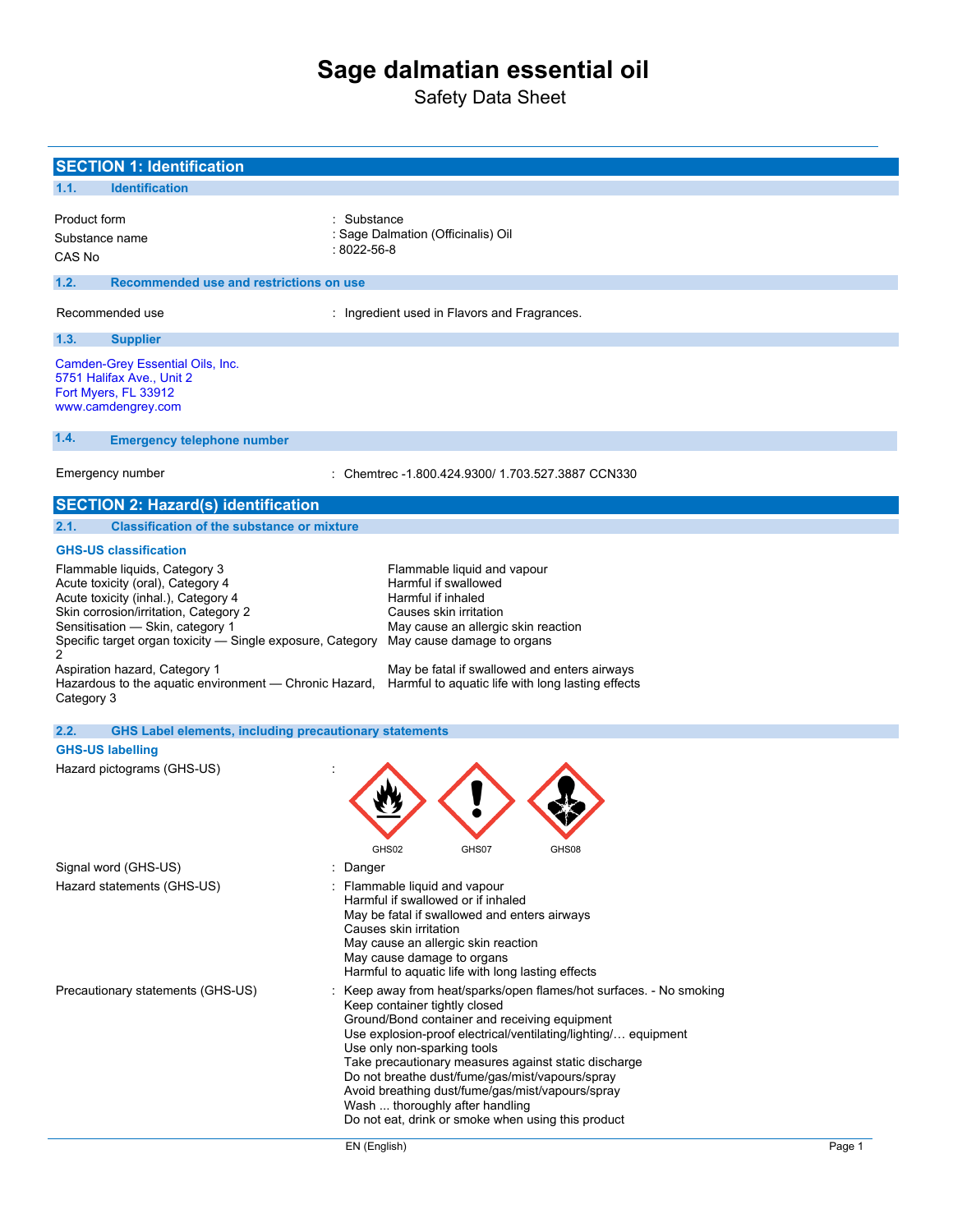Use only outdoors or in a well-ventilated area Contaminated work clothing must not be allowed out of the workplace Avoid release to the environment Wear protective gloves/protective clothing/eye protection/face protection If swallowed: Immediately call a poison center/doctor/… If swallowed: Call a poison center/doctor/… if you feel unwell If on skin: Wash with plenty of water/… If on skin (or hair): Take off immediately all contaminated clothing. Rinse skin with water/shower If inhaled: Remove person to fresh air and keep comfortable for breathing Call a poison center/doctor/… if you feel unwell Specific treatment (see ... on this label) Rinse mouth Do NOT induce vomiting If skin irritation occurs: Get medical advice/attention If skin irritation or rash occurs: Get medical advice/attention Take off contaminated clothing and wash it before reuse Wash contaminated clothing before reuse In case of fire: Use ... to extinguish Store in a well-ventilated place. Keep cool Store locked up Dispose of contents/container to ...

**2.3. Other hazards which do not result in classification**

No additional information available

**2.4. Unknown acute toxicity (GHS US)**

Not applicable

|                          | <b>SECTION 3: Composition/information on ingredients</b> |                           |            |                                                                                                                   |
|--------------------------|----------------------------------------------------------|---------------------------|------------|-------------------------------------------------------------------------------------------------------------------|
| 3.1.<br><b>Substance</b> |                                                          |                           |            |                                                                                                                   |
| Name                     | : Sage Dalmation (Officinalis) Oil                       |                           |            |                                                                                                                   |
| CAS No                   | $: 8022 - 56 - 8$                                        |                           |            |                                                                                                                   |
| <b>Name</b>              |                                                          | <b>Product identifier</b> | %          | <b>GHS-US classification</b>                                                                                      |
| Thujone                  |                                                          | (CAS No) 546-80-5         | $25 - 50$  | Acute Tox. 4 (Oral), H302                                                                                         |
| Camphor L(XN68)+10% X    |                                                          | (CAS No) 76-22-2          | $10 - 25$  | Flam. Sol. 1, H228<br>Acute Tox. 4 (Oral), H302<br>Acute Tox. 4 (Inhalation:gas).<br>H332<br>STOT SE 2, H371      |
| <b>CAMPHENE</b>          |                                                          | (CAS No) 79-92-5          | $2.5 - 10$ | Eye Irrit. 2A, H319<br>Aquatic Chronic 1, H410                                                                    |
| BETA-CARYOPHYLLENE       |                                                          | (CAS No) 87-44-5          | $2.5 - 10$ | Asp. Tox. 1, H304                                                                                                 |
| PINENES (ALPHA OR BETA)  |                                                          |                           | $2.5 - 10$ | Flam. Lig. 3, H226<br>Skin Sens. 1, H317<br>Asp. Tox. 1, H304<br>Aquatic Acute 1, H400<br>Aquatic Chronic 1, H410 |

Full text of classification categories and H statements : see section 16

| 3.2.           | <b>Mixture</b>                           |                                                                                                                                                                                                                                                                                                                                                                                                                              |
|----------------|------------------------------------------|------------------------------------------------------------------------------------------------------------------------------------------------------------------------------------------------------------------------------------------------------------------------------------------------------------------------------------------------------------------------------------------------------------------------------|
| Not applicable |                                          |                                                                                                                                                                                                                                                                                                                                                                                                                              |
|                | <b>SECTION 4: First-aid measures</b>     |                                                                                                                                                                                                                                                                                                                                                                                                                              |
| 4.1.           | <b>Description of first aid measures</b> |                                                                                                                                                                                                                                                                                                                                                                                                                              |
|                | First-aid measures general               | : As a general rule, in case of doubt or if symptoms persist, always call a doctor. NEVER induce<br>swallowing in an unconscious person.                                                                                                                                                                                                                                                                                     |
|                | First-aid measures after inhalation      | : Do not proceed with mouth-to-mouth or nose-to-mouth resuscitation. Use the appropriate<br>equipment. If breathing is difficult, remove victim to fresh air and keep at rest in a position<br>comfortable for breathing. Get immediate medical advice/attention.                                                                                                                                                            |
|                | First-aid measures after skin contact    | : Remove affected clothing and wash all exposed skin area with mild soap and water, followed<br>by warm water rinse. Watch out for any remaining product between skin and clothing, watches,<br>shoes, etc. If the contaminated area is widespread andor there is damage to the skin, a doctor<br>must be consulted or the patient transferred to hospital. In the event of an allergic reaction,<br>seek medical attention. |
|                | First-aid measures after eye contact     | : Wash thoroughly with soft, clean water for 15 minutes holding eye lids open.                                                                                                                                                                                                                                                                                                                                               |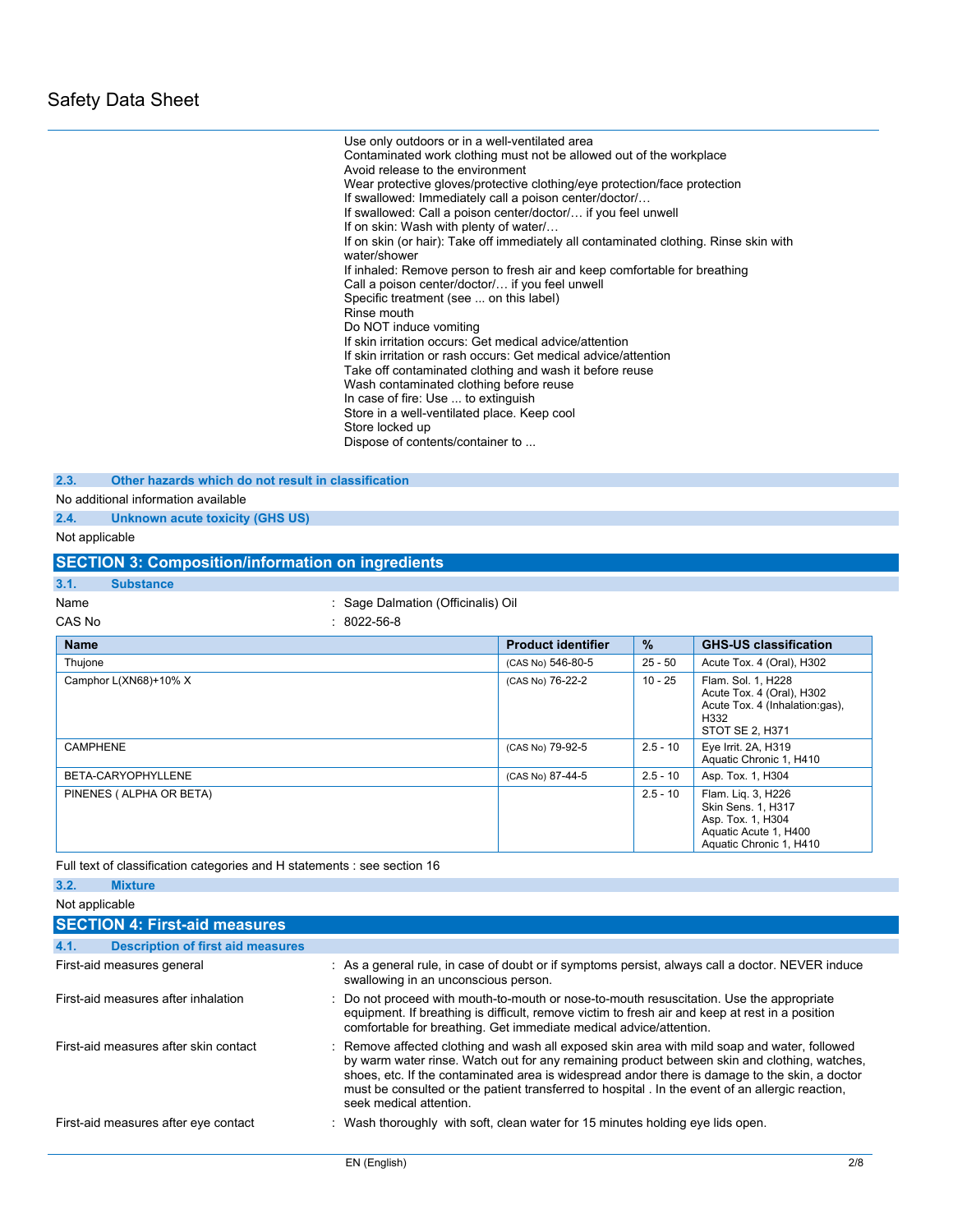| First-aid measures after ingestion                                                                            | : Do not give patient anything orally. If accidentally swallowed obtain immediate medical<br>attention. In the event of swallowing, if the quantity is small (no more than one mouthful), rinse<br>the mouth with lukewarm water and consult a doctor. Keep the person exposed at rest. Do not<br>force vomitting. If swallowed, seek medical advice immediately and show this container or<br>label.                                                                                                                                                                                                                           |
|---------------------------------------------------------------------------------------------------------------|---------------------------------------------------------------------------------------------------------------------------------------------------------------------------------------------------------------------------------------------------------------------------------------------------------------------------------------------------------------------------------------------------------------------------------------------------------------------------------------------------------------------------------------------------------------------------------------------------------------------------------|
| 4.2.<br>Most important symptoms and effects (acute and delayed)                                               |                                                                                                                                                                                                                                                                                                                                                                                                                                                                                                                                                                                                                                 |
| Symptoms/injuries after inhalation                                                                            | Exposure to vapours from this solvent in excess of the stated occupational exposure limit may<br>result in adverse health effects such as mucous membrane and respiratory system irritation<br>and adverse effects on kidney, liver and central nervous system. Inhalation may cause irritation<br>(cough, short breathing, difficulty in breathing).                                                                                                                                                                                                                                                                           |
| Symptoms/injuries after skin contact                                                                          | : May cause irreversible damage to skin: namely inflammation of the skin or the formation of<br>erythema and eschar or oedema following exposure up to four hours. Repeated or prolonged<br>contact with the product may lead to removal of natural fats from the skin resulting in non-<br>allergic contact dermatitis and absorption through the skin.                                                                                                                                                                                                                                                                        |
| Symptoms/injuries after eye contact                                                                           | : Splashes in the eyes may cause irritation and reversible local damage.                                                                                                                                                                                                                                                                                                                                                                                                                                                                                                                                                        |
| Symptoms/injuries after ingestion                                                                             | : Harmful if swallowed. May cause damage to organs.                                                                                                                                                                                                                                                                                                                                                                                                                                                                                                                                                                             |
| 4.3.<br>Immediate medical attention and special treatment, if necessary                                       |                                                                                                                                                                                                                                                                                                                                                                                                                                                                                                                                                                                                                                 |
| No additional information available                                                                           |                                                                                                                                                                                                                                                                                                                                                                                                                                                                                                                                                                                                                                 |
| <b>SECTION 5: Fire-fighting measures</b>                                                                      |                                                                                                                                                                                                                                                                                                                                                                                                                                                                                                                                                                                                                                 |
| Suitable (and unsuitable) extinguishing media<br>5.1.                                                         |                                                                                                                                                                                                                                                                                                                                                                                                                                                                                                                                                                                                                                 |
| Suitable extinguishing media                                                                                  | : ABC-powder. BC-powder. Carbon dioxide. Foam. Halons. Water with AFFF (Aqueous Film<br>Forming Foam) additive.                                                                                                                                                                                                                                                                                                                                                                                                                                                                                                                 |
| Unsuitable extinguishing media                                                                                | : Water Water Jet                                                                                                                                                                                                                                                                                                                                                                                                                                                                                                                                                                                                               |
| 5.2.<br>Specific hazards arising from the chemical                                                            |                                                                                                                                                                                                                                                                                                                                                                                                                                                                                                                                                                                                                                 |
| Fire hazard                                                                                                   | : A fire will often produce a thick black smoke. Exposure to decomposition products may be<br>hazardous to health. Do not breathe smoke.                                                                                                                                                                                                                                                                                                                                                                                                                                                                                        |
| Reactivity                                                                                                    | : In the event of a fire, cabon monoxide can be formed. In the event of a fire, carbon dioxide may<br>be formed.                                                                                                                                                                                                                                                                                                                                                                                                                                                                                                                |
| 5.3.<br>Special protective equipment and precautions for fire-fighters<br>No additional information available |                                                                                                                                                                                                                                                                                                                                                                                                                                                                                                                                                                                                                                 |
| <b>SECTION 6: Accidental release measures</b>                                                                 |                                                                                                                                                                                                                                                                                                                                                                                                                                                                                                                                                                                                                                 |
| 6.1.<br>Personal precautions, protective equipment and emergency procedures                                   |                                                                                                                                                                                                                                                                                                                                                                                                                                                                                                                                                                                                                                 |
| General measures                                                                                              | : Avoid contact with skin and eyes. Do not breathe smoke.                                                                                                                                                                                                                                                                                                                                                                                                                                                                                                                                                                       |
| 6.1.1.<br>For non-emergency personnel<br>No additional information available                                  |                                                                                                                                                                                                                                                                                                                                                                                                                                                                                                                                                                                                                                 |
| 6.1.2.<br>For emergency responders                                                                            |                                                                                                                                                                                                                                                                                                                                                                                                                                                                                                                                                                                                                                 |
| Protective equipment                                                                                          | : Wear recommended personal protective equipment.                                                                                                                                                                                                                                                                                                                                                                                                                                                                                                                                                                               |
| 6.2.<br><b>Environmental precautions</b>                                                                      |                                                                                                                                                                                                                                                                                                                                                                                                                                                                                                                                                                                                                                 |
| brigade). Use drums to dispose of collected waste in compliance with current regulations.                     | Contain and control the leaks or spills with non-combustible absorbent materials such as sand, earth, vermiculite, diatomaceous earth in drums for waste<br>disposal. Do not allow to enter drains or water courses. If spillage occurs on the public highway, indicate the danger and notify the authorities (police, fire                                                                                                                                                                                                                                                                                                     |
| Methods and material for containment and cleaning up<br>6.3.                                                  |                                                                                                                                                                                                                                                                                                                                                                                                                                                                                                                                                                                                                                 |
| Methods for cleaning up                                                                                       | : Clean preferably with a detergent - Avoid the use of solvents.                                                                                                                                                                                                                                                                                                                                                                                                                                                                                                                                                                |
| 6.4.<br><b>Reference to other sections</b>                                                                    |                                                                                                                                                                                                                                                                                                                                                                                                                                                                                                                                                                                                                                 |
| No additional information available                                                                           |                                                                                                                                                                                                                                                                                                                                                                                                                                                                                                                                                                                                                                 |
| <b>SECTION 7: Handling and storage</b>                                                                        |                                                                                                                                                                                                                                                                                                                                                                                                                                                                                                                                                                                                                                 |
| 7.1.<br><b>Precautions for safe handling</b>                                                                  |                                                                                                                                                                                                                                                                                                                                                                                                                                                                                                                                                                                                                                 |
| Precautions for safe handling                                                                                 | : Avoid contact with skin, eyes and clothing. Do not eat, drink or smoke when using this product.<br>Ensure adequate ventilation. Prevent access by unauthorized personnel. Remove<br>contaminated clothing. Vapours are heavier than air. The can spread along the ground and<br>form mixtures that are explosive with air. Prevent the formation of flammable or explosive<br>concentrations in air and avoid vapor concentrations higher than the occupational exposure<br>limits. Keep away from heat, hot surfaces, sparks, open flames and other ignition sources. No<br>smoking. Never open the packages under pressure. |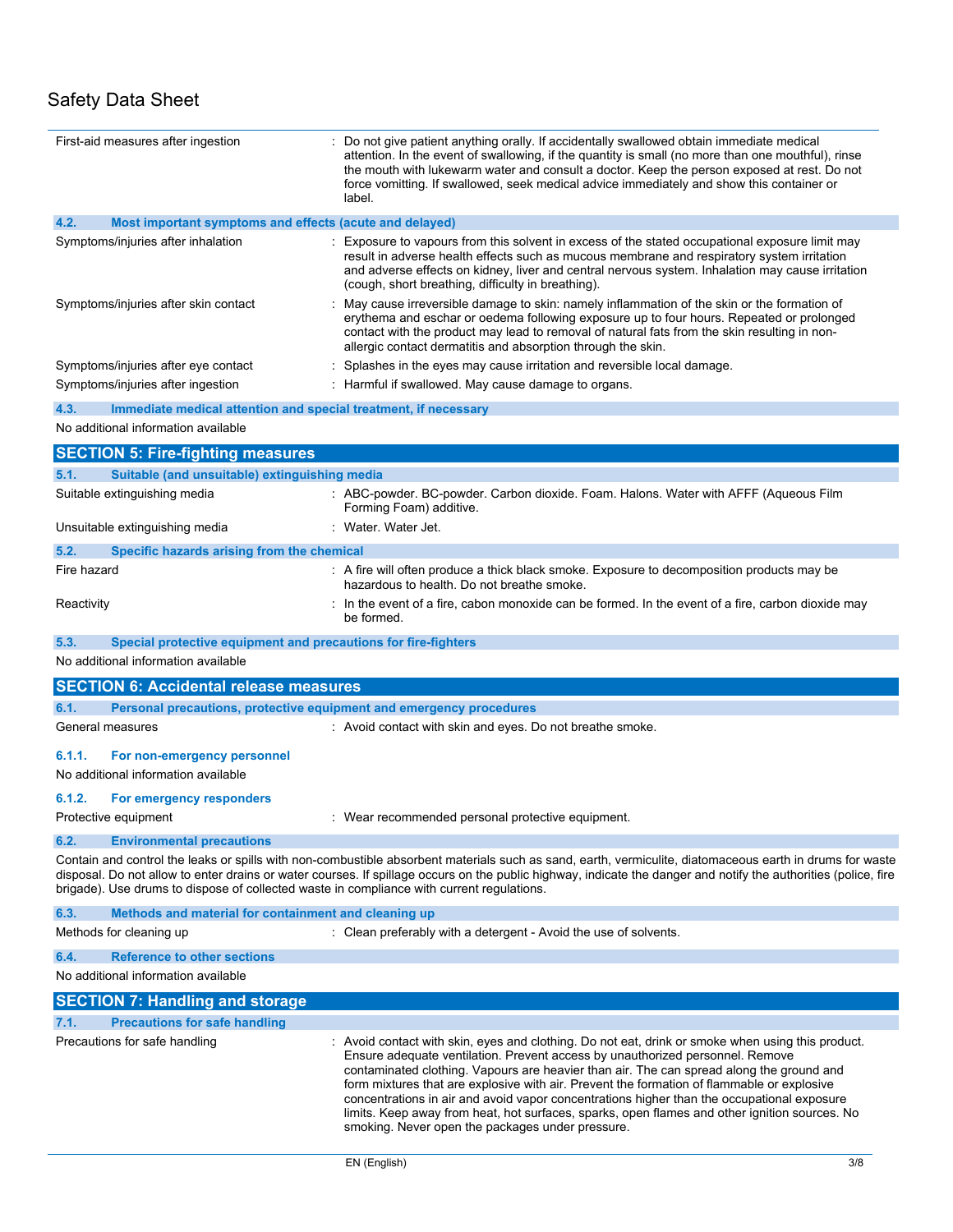| 7.2.<br>Conditions for safe storage, including any incompatibilities |                                                                                                                                                                                                                                                                                                                                                                                                                                                                                                |
|----------------------------------------------------------------------|------------------------------------------------------------------------------------------------------------------------------------------------------------------------------------------------------------------------------------------------------------------------------------------------------------------------------------------------------------------------------------------------------------------------------------------------------------------------------------------------|
| Storage conditions                                                   | : Always keep in packaging made of an identical material to the original. Keep away from heat,<br>hot surfaces, sparks, open flames and other ignition sources. No smoking. Keep container<br>closed when not in use. Store in a well-ventilated place. Keep container tightly closed. The floor<br>must be impermeable and form a collecting basin so that, in the event of an accidental spillage,<br>the liquid cannot spread beyond this area. Avoid the build-up of electrostatic charge. |
| <b>SECTION 8: Exposure controls/personal protection</b>              |                                                                                                                                                                                                                                                                                                                                                                                                                                                                                                |
| 8.1.<br><b>Control parameters</b>                                    |                                                                                                                                                                                                                                                                                                                                                                                                                                                                                                |
| Thujone (546-80-5)                                                   |                                                                                                                                                                                                                                                                                                                                                                                                                                                                                                |
| Not applicable                                                       |                                                                                                                                                                                                                                                                                                                                                                                                                                                                                                |
| Camphor L(XN68)+10% X (76-22-2)                                      |                                                                                                                                                                                                                                                                                                                                                                                                                                                                                                |
| Not applicable                                                       |                                                                                                                                                                                                                                                                                                                                                                                                                                                                                                |
| PINENES ( ALPHA OR BETA)                                             |                                                                                                                                                                                                                                                                                                                                                                                                                                                                                                |
| Not applicable                                                       |                                                                                                                                                                                                                                                                                                                                                                                                                                                                                                |
| <b>CAMPHENE (79-92-5)</b>                                            |                                                                                                                                                                                                                                                                                                                                                                                                                                                                                                |
| Not applicable                                                       |                                                                                                                                                                                                                                                                                                                                                                                                                                                                                                |
| BETA-CARYOPHYLLENE (87-44-5)                                         |                                                                                                                                                                                                                                                                                                                                                                                                                                                                                                |
| Not applicable                                                       |                                                                                                                                                                                                                                                                                                                                                                                                                                                                                                |
|                                                                      |                                                                                                                                                                                                                                                                                                                                                                                                                                                                                                |
| <b>Appropriate engineering controls</b><br>8.2.                      |                                                                                                                                                                                                                                                                                                                                                                                                                                                                                                |

No additional information available

**8.3. Individual protection measures/Personal protective equipment**

### **Personal protective equipment:**

Gloves. Protective clothing. Protective goggles.



| <b>SECTION 9: Physical and chemical properties</b>            |                        |
|---------------------------------------------------------------|------------------------|
| Information on basic physical and chemical properties<br>9.1. |                        |
| Physical state                                                | : Liquid               |
| Appearance                                                    | : Liquid.              |
| Colour                                                        | : colourless to yellow |
| Odour                                                         | : characteristic       |
| Odour threshold                                               | : No data available    |
| pH                                                            | : No data available    |
| Melting point                                                 | : No data available    |
| Freezing point                                                | : No data available    |
| Boiling point                                                 | : No data available    |
| Flash point                                                   | : 56 °C                |
| Relative evaporation rate (butyl acetate=1)                   | : No data available    |
| Flammability (solid, gas)                                     | : No data available    |
| Vapour pressure                                               | : No data available    |
| Relative vapour density at 20 °C                              | : No data available    |
| Relative density                                              | : No data available    |
| Density                                                       | $\therefore$ < 1       |
| Solubility                                                    | : Insoluble.           |
|                                                               |                        |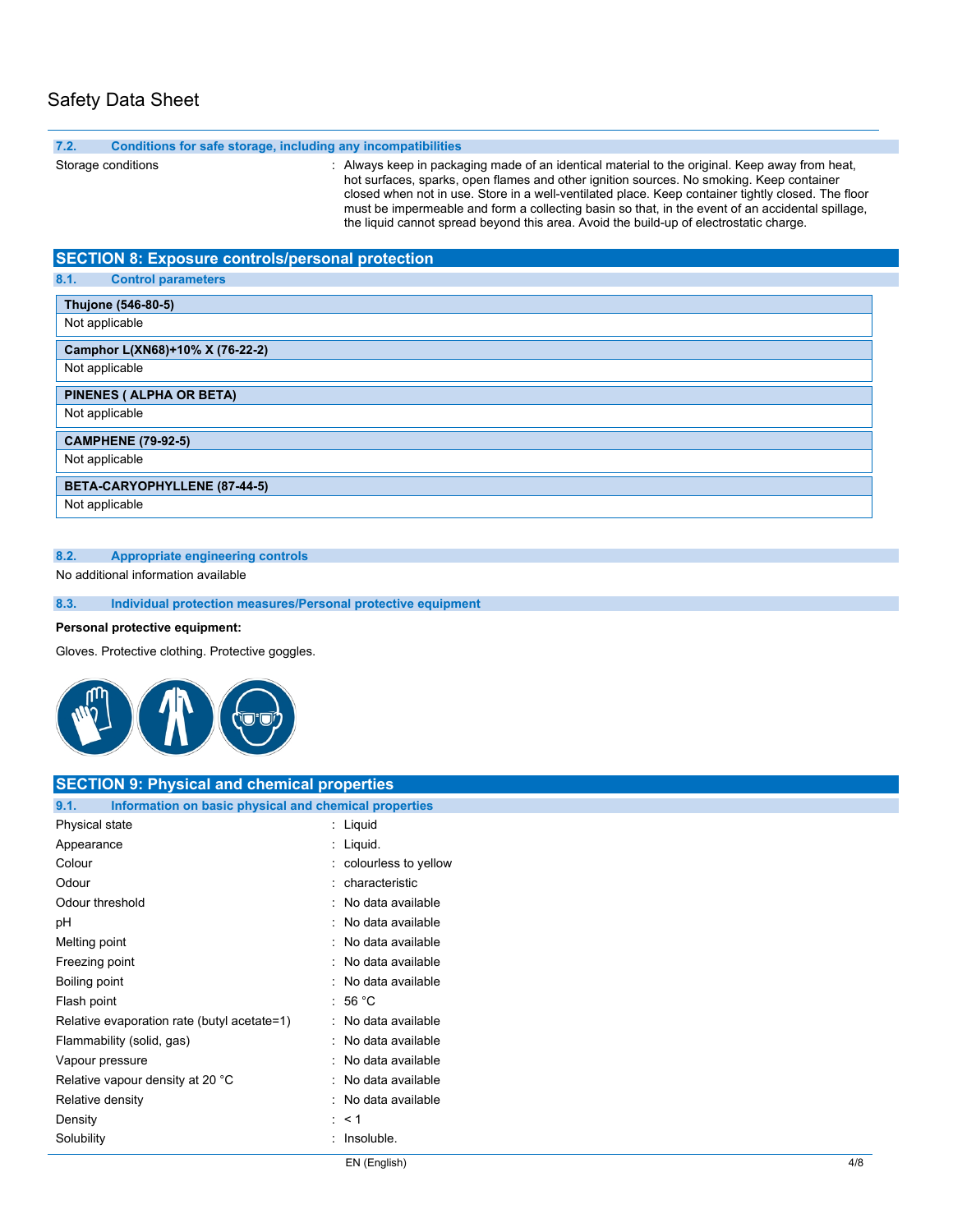| Log Pow                   | : No data available |
|---------------------------|---------------------|
| Auto-ignition temperature | : No data available |
| Decomposition temperature | : No data available |
| Viscosity, kinematic      | : No data available |
| Viscosity, dynamic        | : No data available |
| <b>Explosive limits</b>   | : No data available |
| Explosive properties      | : No data available |
| Oxidising properties      | : No data available |

#### **9.2. Other information**

#### No additional information available

| <b>SECTION 10: Stability and reactivity</b> |  |
|---------------------------------------------|--|
|                                             |  |

#### **10.1. Reactivity**

In the event of a fire, cabon monoxide can be formed. In the event of a fire, carbon dioxide may be formed.

#### **10.2. Chemical stability**

This substance is stable under the recommended handling and storage conditions in section 7.

#### **10.3. Possibility of hazardous reactions**

When exposed to high temperatures may produce hazardous decomposition products such as carbon monoxide and dioxide, smoke, nitrogen oxides (NOx).

#### **10.4. Conditions to avoid**

humid air. Avoid accumulation of electrostatic charges. Keep away from heat, hot surfaces, sparks, open flames and other ignition sources. No smoking.

#### **10.5. Incompatible materials**

Water.

#### **10.6. Hazardous decomposition products**

Carbon dioxide. Carbon monoxide.

#### **SECTION 11: Toxicological information**

**11.1. Information on toxicological effects**

Acute toxicity **in the same of the Caucasian Coral: Harmful if swallowed. Inhalation: Harmful if inhaled.** 

| Sage Dalmation (Officinalis) Oil (8022-56-8)                                                                                                 |                                                                                                                                 |
|----------------------------------------------------------------------------------------------------------------------------------------------|---------------------------------------------------------------------------------------------------------------------------------|
| ATE US (oral)                                                                                                                                | 500.000 mg/kg bodyweight                                                                                                        |
| ATE US (gases)                                                                                                                               | 4500.000 ppmv/4h                                                                                                                |
| ATE US (vapours)                                                                                                                             | 11.000 mg/l/4h                                                                                                                  |
| ATE US (dust, mist)                                                                                                                          | 1.500 mg/l/4h                                                                                                                   |
| Thujone (546-80-5)                                                                                                                           |                                                                                                                                 |
| ATE US (oral)                                                                                                                                | 500.000 mg/kg bodyweight                                                                                                        |
| Camphor L(XN68)+10% X (76-22-2)                                                                                                              |                                                                                                                                 |
| ATE US (oral)                                                                                                                                | 500.000 mg/kg bodyweight                                                                                                        |
| ATE US (gases)                                                                                                                               | 4500.000 ppmv/4h                                                                                                                |
| Skin corrosion/irritation<br>Serious eye damage/irritation<br>Respiratory or skin sensitisation<br>Germ cell mutagenicity<br>Carcinogenicity | : Causes skin irritation.<br>: Not classified<br>: May cause an allergic skin reaction.<br>: Not classified<br>: Not classified |
| Reproductive toxicity                                                                                                                        | : Not classified                                                                                                                |
| Specific target organ toxicity (single exposure)                                                                                             | : May cause damage to organs.                                                                                                   |
| Specific target organ toxicity (repeated<br>exposure)                                                                                        | : Not classified                                                                                                                |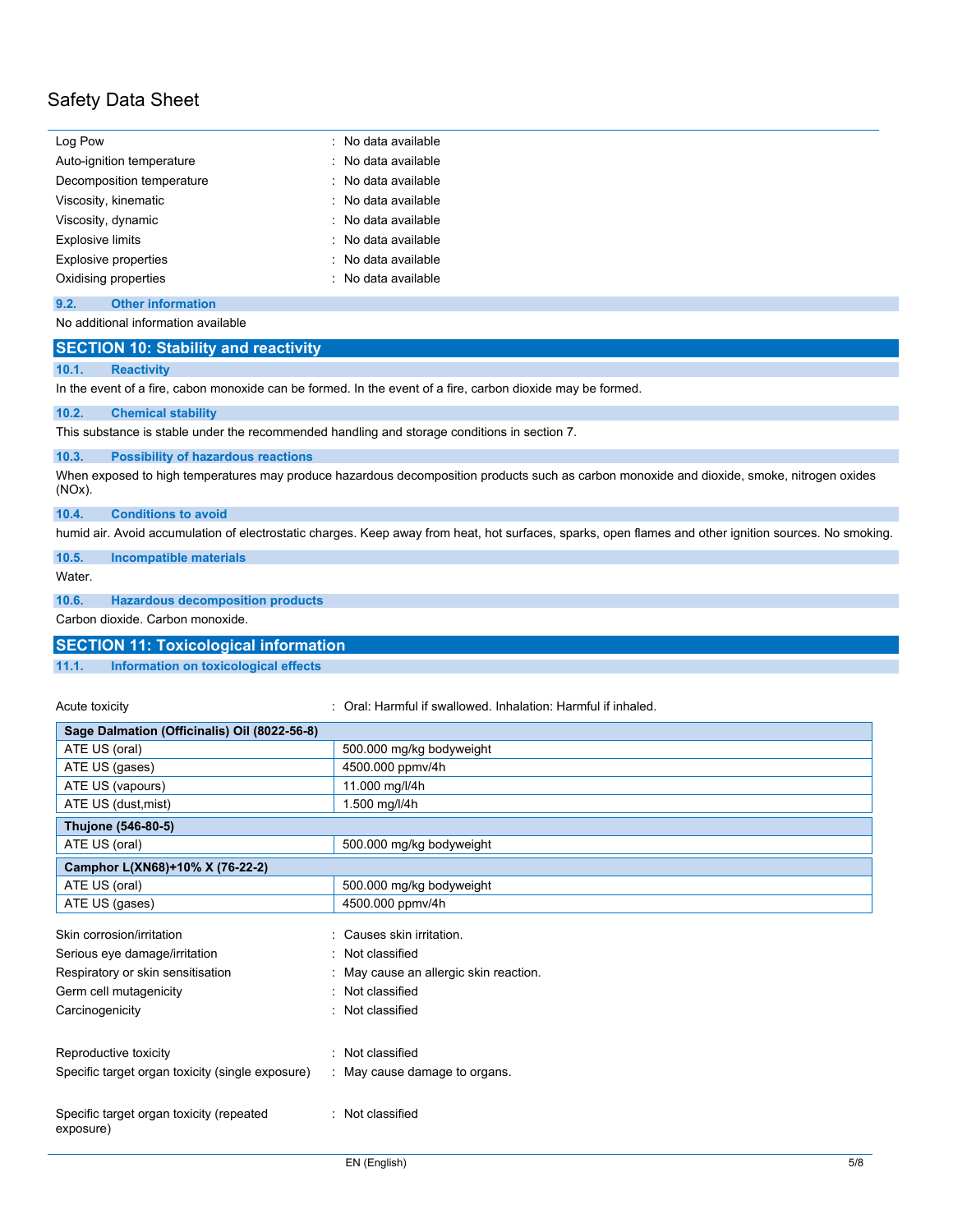| Aspiration hazard                                                                | : May be fatal if swallowed and enters airways.                                                                                                                                                                                                                                                                                                        |  |
|----------------------------------------------------------------------------------|--------------------------------------------------------------------------------------------------------------------------------------------------------------------------------------------------------------------------------------------------------------------------------------------------------------------------------------------------------|--|
| Symptoms/injuries after inhalation                                               | Exposure to vapours from this solvent in excess of the stated occupational exposure limit may<br>result in adverse health effects such as mucous membrane and respiratory system irritation<br>and adverse effects on kidney, liver and central nervous system. Inhalation may cause irritation<br>(cough, short breathing, difficulty in breathing).  |  |
| Symptoms/injuries after skin contact                                             | May cause irreversible damage to skin: namely inflammation of the skin or the formation of<br>erythema and eschar or oedema following exposure up to four hours. Repeated or prolonged<br>contact with the product may lead to removal of natural fats from the skin resulting in non-<br>allergic contact dermatitis and absorption through the skin. |  |
| Symptoms/injuries after eye contact                                              | Splashes in the eyes may cause irritation and reversible local damage.                                                                                                                                                                                                                                                                                 |  |
| Symptoms/injuries after ingestion                                                | : Harmful if swallowed. May cause damage to organs.                                                                                                                                                                                                                                                                                                    |  |
| <b>SECTION 12: Ecological information</b>                                        |                                                                                                                                                                                                                                                                                                                                                        |  |
| 12.1.<br><b>Toxicity</b>                                                         |                                                                                                                                                                                                                                                                                                                                                        |  |
| Ecology - general                                                                | : Harmful to aquatic life with long lasting effects. Do not allow into drains or water courses.                                                                                                                                                                                                                                                        |  |
| 12.2.<br><b>Persistence and degradability</b>                                    |                                                                                                                                                                                                                                                                                                                                                        |  |
| No additional information available                                              |                                                                                                                                                                                                                                                                                                                                                        |  |
| 12.3.<br><b>Bioaccumulative potential</b><br>No additional information available |                                                                                                                                                                                                                                                                                                                                                        |  |
| 12.4.<br><b>Mobility in soil</b>                                                 |                                                                                                                                                                                                                                                                                                                                                        |  |
| No additional information available                                              |                                                                                                                                                                                                                                                                                                                                                        |  |
| 12.5.<br><b>Other adverse effects</b>                                            |                                                                                                                                                                                                                                                                                                                                                        |  |
| Effect on the global warming                                                     | : No known effects from this product.                                                                                                                                                                                                                                                                                                                  |  |
| <b>GWPmix comment</b>                                                            | : No known effects from this product.                                                                                                                                                                                                                                                                                                                  |  |
|                                                                                  |                                                                                                                                                                                                                                                                                                                                                        |  |
| <b>SECTION 13: Disposal considerations</b>                                       |                                                                                                                                                                                                                                                                                                                                                        |  |
| <b>Disposal methods</b><br>13.1.                                                 |                                                                                                                                                                                                                                                                                                                                                        |  |
| Regional legislation (waste)                                                     | : Disposal must be done according to official regulations.                                                                                                                                                                                                                                                                                             |  |
| Waste treatment methods                                                          | Do not contaminate ground and surface water. Do not allow into drains or water courses.<br>Waste management is carried out without endangering human health, without harming the<br>environment and, in particular without risk to water, air, soil, plants or animals.                                                                                |  |
| Product/Packaging disposal recommendations                                       | : Empty container completely. Keep label on container. Give to a certified disposal contractor.                                                                                                                                                                                                                                                        |  |
| <b>SECTION 14: Transport information</b>                                         |                                                                                                                                                                                                                                                                                                                                                        |  |
| <b>Department of Transportation (DOT)</b><br>In accordance with DOT              |                                                                                                                                                                                                                                                                                                                                                        |  |
| Proper Shipping Name (DOT)<br>Class (DOT)                                        | : EXTRACTS, AROMATIC, LIQUID<br>: 3 - Class 3 - Flammable and combustible liquid 49 CFR 173.120                                                                                                                                                                                                                                                        |  |
| Packing group (DOT)                                                              | : III - Minor Danger                                                                                                                                                                                                                                                                                                                                   |  |
| Other information                                                                | : No supplementary information available.                                                                                                                                                                                                                                                                                                              |  |
| TDG<br>Not regulated                                                             |                                                                                                                                                                                                                                                                                                                                                        |  |
| <b>Transport by sea</b>                                                          |                                                                                                                                                                                                                                                                                                                                                        |  |
| Transport document description (IMDG)                                            | : UN 1169 EXTRACTS, AROMATIC, LIQUID, 3, III                                                                                                                                                                                                                                                                                                           |  |
| UN-No. (IMDG)                                                                    | : 1169                                                                                                                                                                                                                                                                                                                                                 |  |
| Proper Shipping Name (IMDG)                                                      | : EXTRACTS, AROMATIC, LIQUID                                                                                                                                                                                                                                                                                                                           |  |
| Class (IMDG)                                                                     | : 3 - Flammable liquids                                                                                                                                                                                                                                                                                                                                |  |
|                                                                                  | EN (English)<br>6/8                                                                                                                                                                                                                                                                                                                                    |  |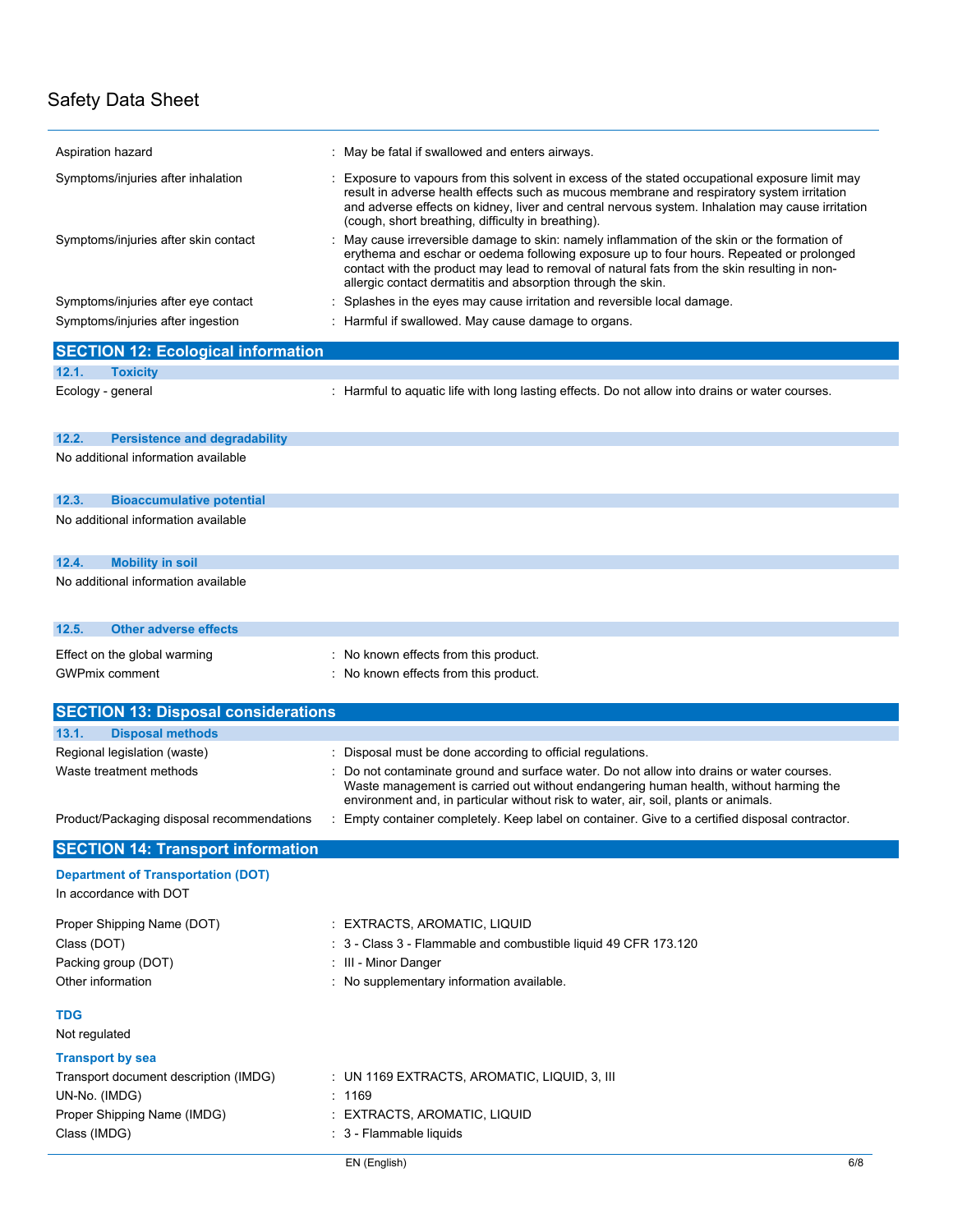| Packing group (IMDG)                                    | : III - substances presenting low danger     |
|---------------------------------------------------------|----------------------------------------------|
| Air transport                                           |                                              |
| Transport document description (IATA)                   | : UN 1169 EXTRACTS, AROMATIC, LIQUID, 3, III |
| UN-No. (IATA)                                           | : 1169                                       |
| Proper Shipping Name (IATA)                             | : EXTRACTS, AROMATIC, LIQUID                 |
| Class (IATA)                                            | : 3 - Flammable Liquids                      |
| Packing group (IATA)                                    | : III - Minor Danger                         |
| $       -$<br>.<br>and the state of the control of<br>. |                                              |

### **SECTION 15: Regulatory information**

**15.1. US Federal regulations**

#### **CAMPHENE (79-92-5)**

Listed on the United States TSCA (Toxic Substances Control Act) inventory **BETA-CARYOPHYLLENE (87-44-5)** Listed on the United States TSCA (Toxic Substances Control Act) inventory

#### **15.2. International regulations**

**CANADA** No additional information available

#### **EU-Regulations**

No additional information available

**National regulations** No additional information available

**15.3. US State regulations** No additional information available

**SECTION 16: Other information**